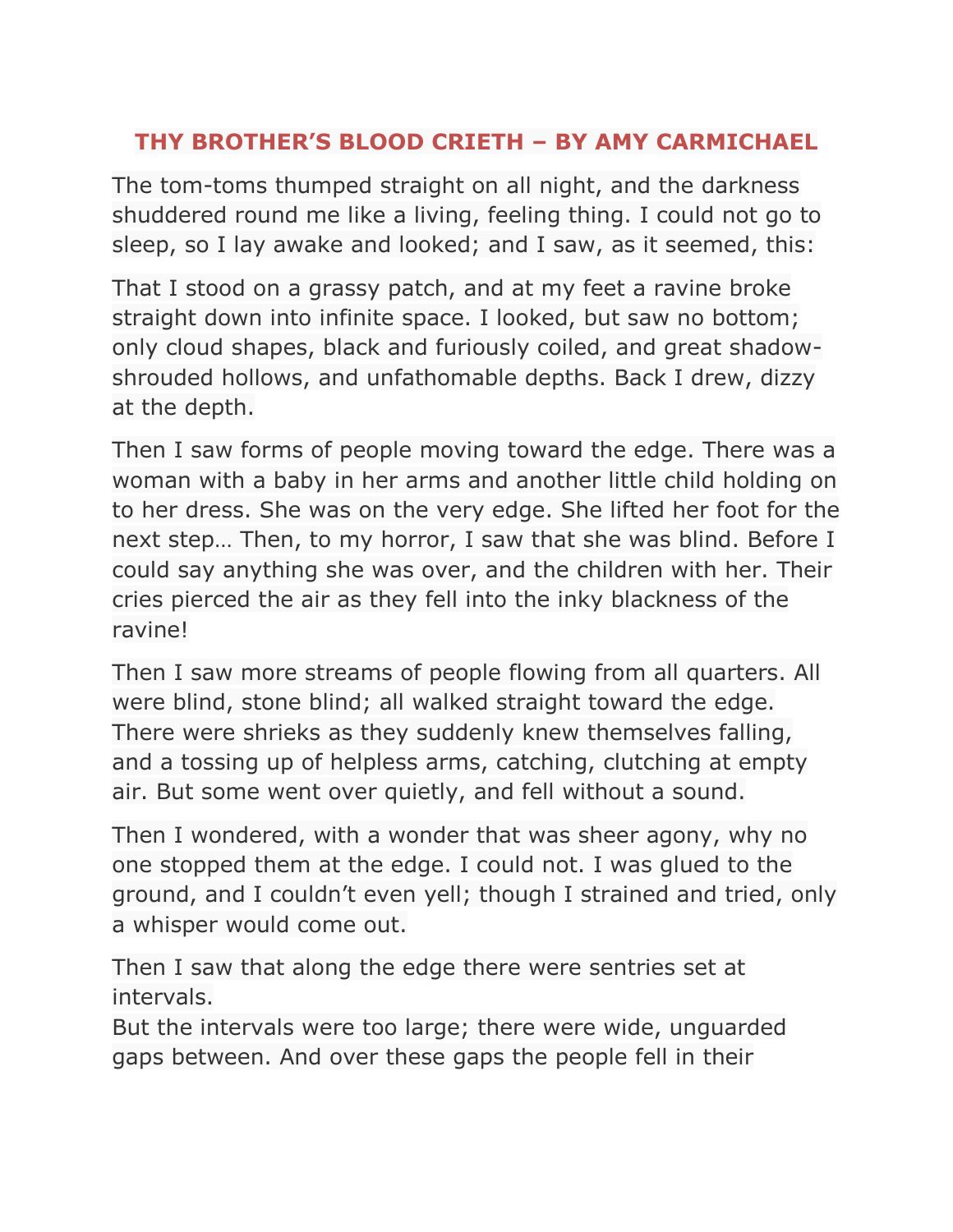blindness, unwarned; and the green grass seemed blood-red to me, and the ravine yawned like the mouth of hell.

Then I saw, like a little picture of peace, a group of people under some trees with their backs turned towards the ravine. They were making daisy chains. Sometimes when a piercing shriek cut the quiet air and reached them, it disturbed them and they thought it was a rather crude noise. And if one of their group started up and wanted to go and do something to help, then all the others would pull that one down. "Why should you get so excited about it? You must wait for a definite call to go! You haven't finished your daisy chain yet. It would be really selfish," they said, "to leave us to finish the work alone."

There was another group. It was made up of people whose great desire was to get more sentries out; but they found that very few wanted to go, and sometimes there were no sentries for miles and miles along the edge.

Once a girl stood alone in her place, waving the people back; but her mother and other relations called, and reminded her that her furlough was due; she must not break the rules. And being tired and needing a change, she had to go and rest for awhile; but no one was sent to guard her gap, and over and over the people fell, like a waterfall of souls. Once a child grabbed at a tuft of grass that grew at the very edge of the ravine; it clung convulsively, and it called – but nobody seemed to hear. Then the roots of the grass gave way, and with a cry the child went over, its two little hands still holding tight to the torn-off bunch of grass. And the girl who longed to be back in her gap thought she heard the little one cry, and she sprang up and wanted to go; at which her friends reproved her, reminding her that no one is necessary anywhere; "The gap would be well taken care of!", they said. And then they sang a hymn.